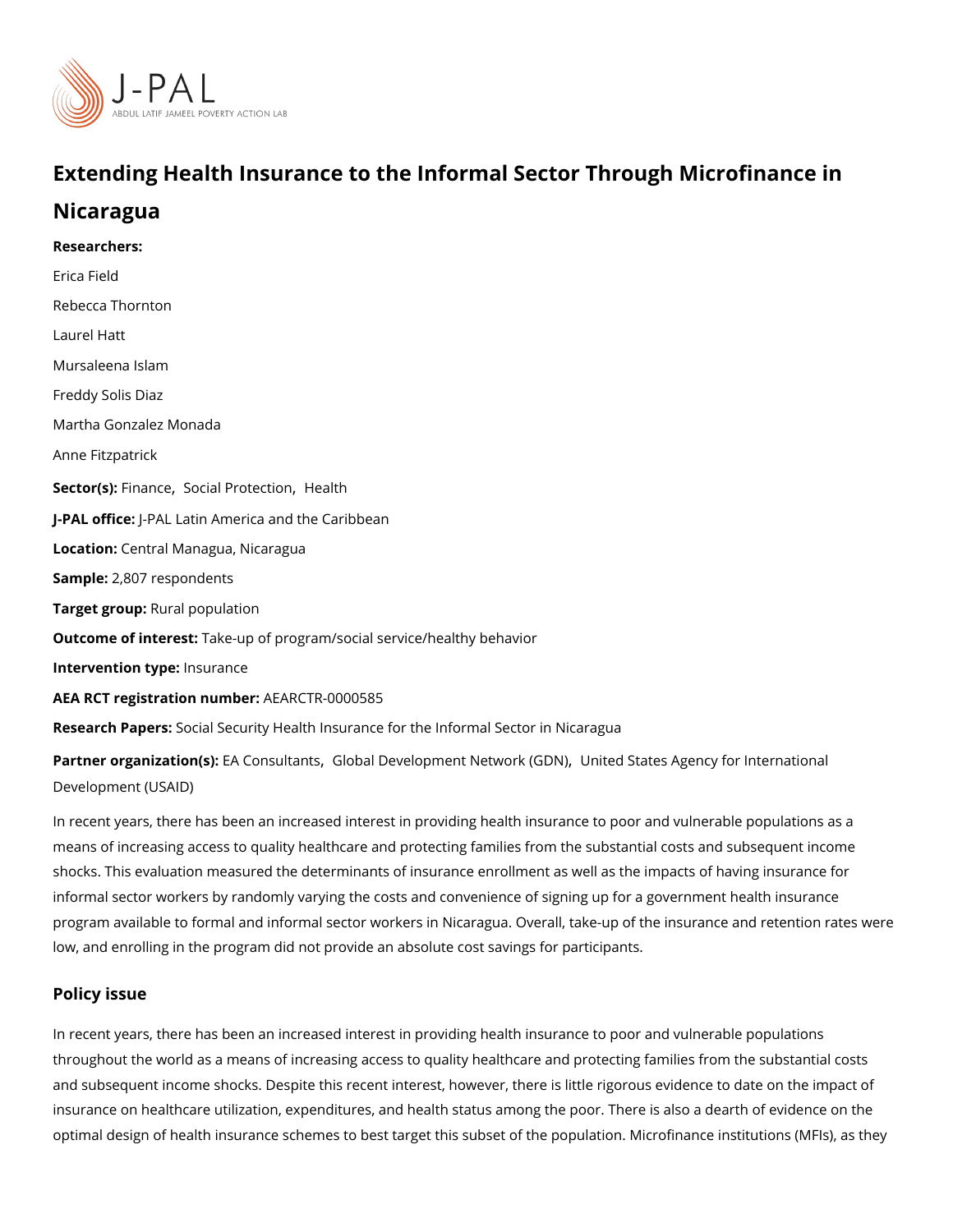are already well established among the poor, are often considered to be a promising mear poor families.

#### Context of the evaluation

In Nicaragua, many individuals working in the informal sector, the self-employed, and the at a handful of Ministry of Health (MINSA) facilities, which are under-resourced and lack needed to respond adequately to the population's health needs. As a result, workers repo facilities and instead preferred to pay private doctors or avoid care altogether, incurring expensive) procedures down the line. In particular, poor individuals living in rural areas, individuals living in households engaged in agriculture suffer from below-average access Lack of risk mitigation mechanisms such as insurance and social security (only 6.3 percent security is one reason why Nicaraguans spend a significant share of their income on healt and other non-consultation items such as medical tests.

Between March and June 2007, a baseline survey was administered to a representative sa open-air markets in central Managua. Photo: Riderfoot | Shutterstock.com

Details of the intervention

In January 2007, the government of Nicaragua initiated a pilot program that extended the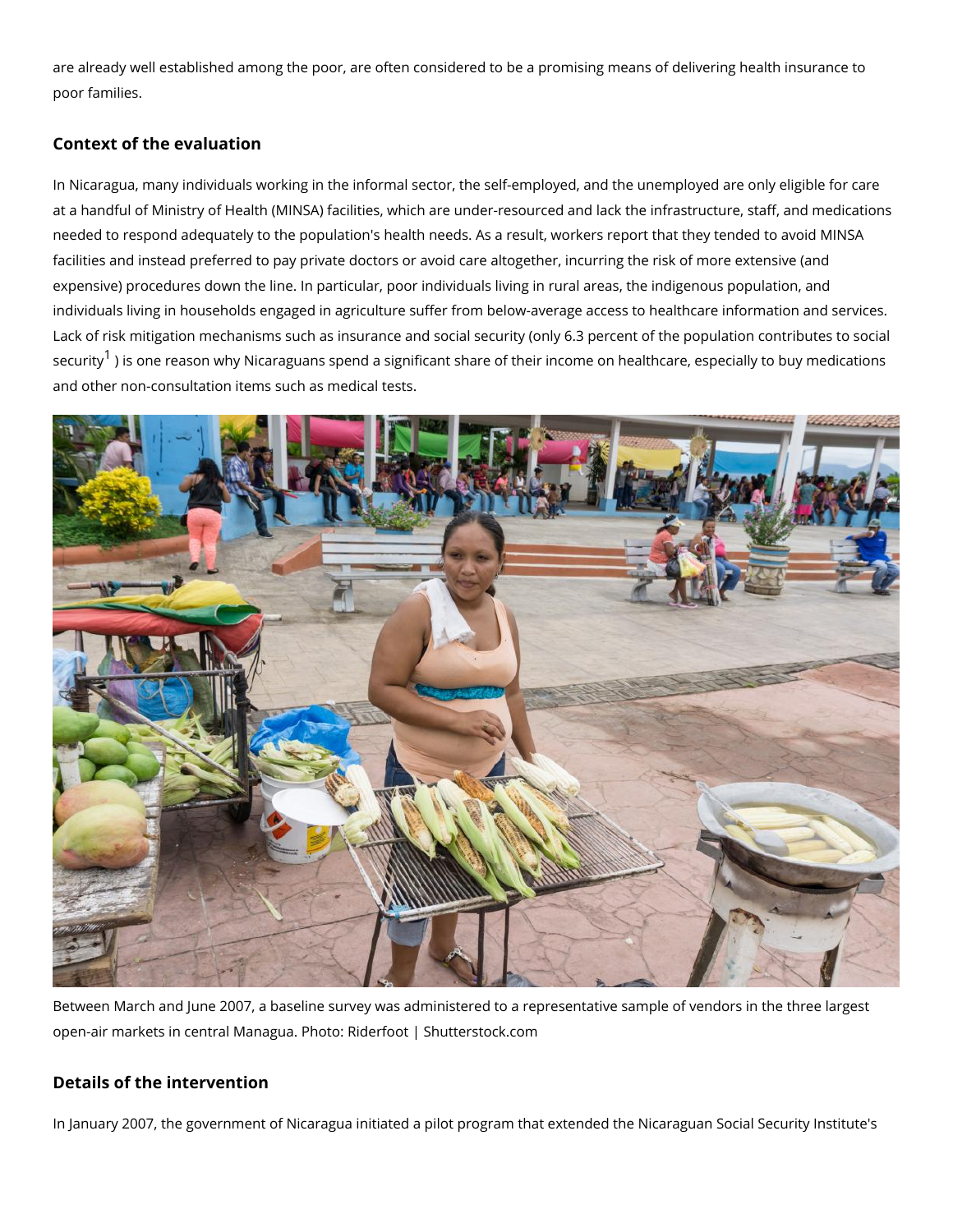(INSS's) health insurance program, which was previously only for formal sector employees, to informal sector workers. The coverage and cost of the program were designed to be as similar as possible to those associated with the program for workers employed in the formal sector. For a flat monthly fee, individuals in the informal sector gained access to a wide range of services with zero copayment. The cost of the program was structured such that the monthly fee was higher in the first two months, at approximately US\$18 per month, and then fell to approximately US\$15 per month in subsequent months. The health insurance covered enrolled individuals and dependents under the age of twelve.

This evaluation attempted to measure the determinants of insurance enrollment as well as the impacts of having insurance for informal sector workers by randomly varying the costs and convenience of signing up for INSS health insurance. Individuals were assigned to purchase the insurance at either the INSS central office or the branch office of three participating MFIs: ACODEP, Banco ProCredit, and Findesa.

Between March and June 2007, a few months after the INSS insurance program was rolled out to informal sector workers, a baseline survey was administered to a representative sample of vendors in the three largest open-air markets in central Managua. At the end of the baseline survey, respondents were invited to choose a lottery ticket out of a stack of unmarked, presealed envelopes. The possible lottery prizes included a blank ticket (no prize); an INSS brochure detailing the insurance product; a brochure accompanied by a six month insurance subsidy with instructions to sign up at the INSS office; or a brochure accompanied by a six month insurance subsidy with instructions to sign up at an MFI office. The six month subsidy was worth approximately US\$96 and was provided in the form of a voucher; respondents were told that payments would be made on their behalf directly to the INSS. After one year, respondents were then approached for a follow-up survey to measure changes in health and healthcare utilization.

### **Results and policy lessons**

*Take-up of insurance*: Overall, 20.3 percent of the sample enrolled in the insurance scheme. Those receiving the informational brochure alone were approximately five percentage points less likely to enroll in the insurance program relative to the control group, who received nothing. This potentially indicates that expectations about the product were overly optimistic, which is consistent with the fact that all those in the control group who enrolled dropped out of the program by the second year. Those receiving a six-month subsidy and assigned to register at the INSS office were 33 percentage points more likely to purchase insurance than the control group, while those receiving a six-month subsidy and assigned to register at a participating MFI were 28 percentage points more likely to enroll relative to the controls. Focus group discussions suggest that many respondents did not understand the purpose of the MFI serving as the delivery agent and preferred to enroll directly at the INSS. There were also some reports of coordination problems between central MFI management and MFI branches about the enrollment process.

*Impact on utilization and expenditures*: Overall, enrolling in health insurance did not lead to an increase in the probability of seeking healthcare from a provider, but it did cause a shift away from public and private facilities into facilities covered by the insurance. Health expenditure patterns mirror the changes in utilization patterns. Enrolling in health insurance led to a 55 percent decline in total out-of-pocket expenditures for respondents, although this is not statistically significant. However, the outof-pocket savings were lower than the unsubsidized insurance premiums. Hence, insurance did not provide an absolute cost savings for the average individual.

*Retention*: Consistent with the absence of a perceived benefit to health insurance among those on the margin of enrolling, retention rates in the program were very low after the expiration of the subsidy. At the follow-up survey, less than 10 percent of those who had enrolled in the previous year were still paying for insurance.